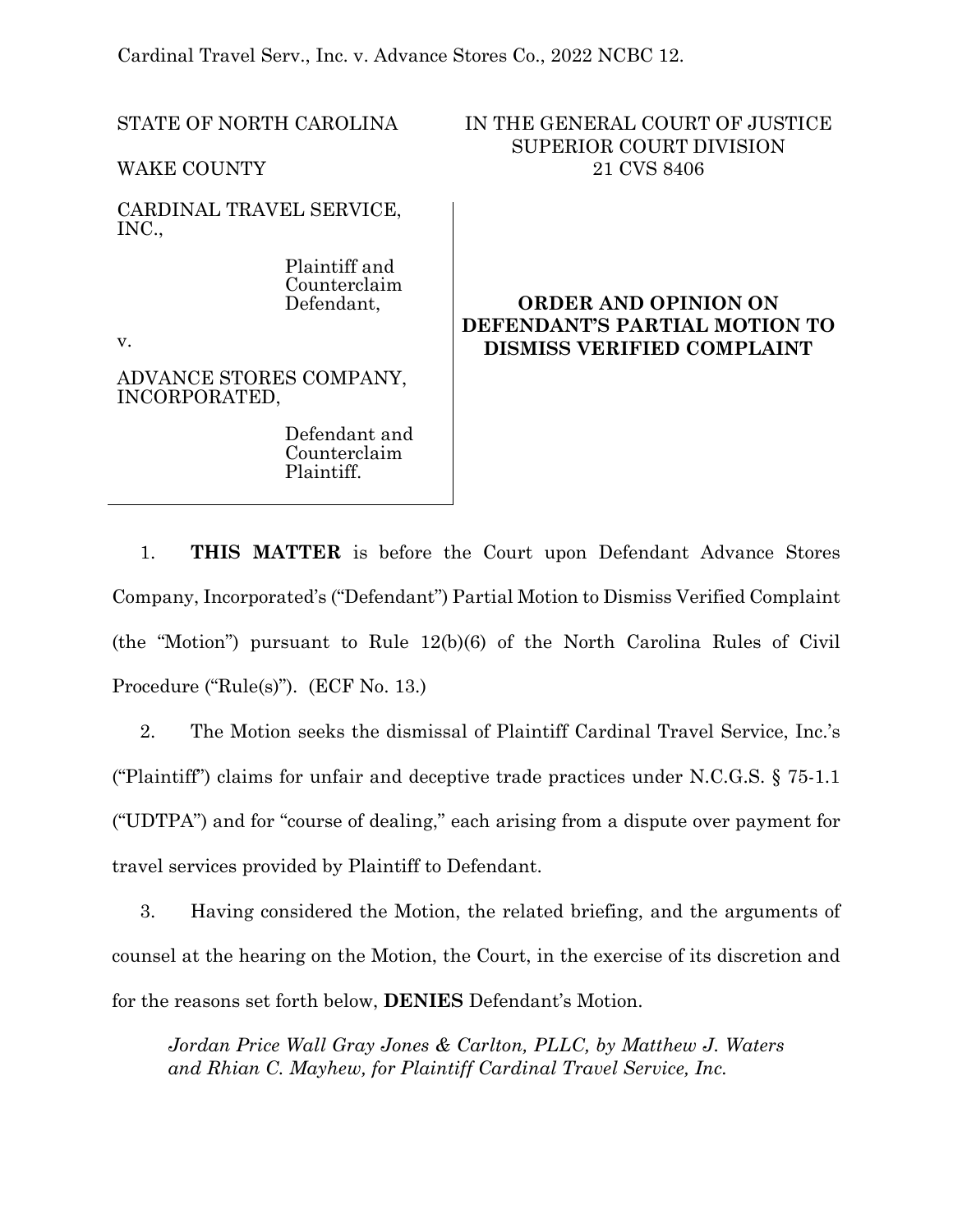*Williams Mullen, by Alexander M. Gormley, Lauren E. Fussell, and Camden R. Webb, for Defendant Advance Stores Company, Inc.* 

Bledsoe, Chief Judge.

I.

#### FACTUAL AND PROCEDURAL BACKGROUND

4. The Court does not make findings of fact on a motion to dismiss under Rule 12(b)(6), reciting instead only those facts in the Verified Complaint relevant to the Court's determination of the Motion.

5. Plaintiff initiated this action on 18 June 2021 asserting claims for unjust enrichment, (Verified Compl. ¶¶ 102–09 [hereinafter "Compl."], ECF No. 3), "course of dealing," (Compl. ¶¶ 110–13), and unfair and deceptive trade practices under the UDTPA, (Compl. ¶¶ 114–26).

6. On 27 August 2021, Defendant filed the Motion, seeking to dismiss Plaintiff's claims under the UDTPA and for "course of dealing."

7. On 27 January 2022, Plaintiff voluntarily dismissed its UDTPA claim without prejudice.<sup>1</sup>

8. The parties agreed in their briefing on the Motion that Plaintiff's "course of dealing" claim was mislabeled and should properly be considered a claim for breach of an implied-in-fact contract.[2](#page-1-1) Rather than withdraw the Motion based on this

<span id="page-1-0"></span><sup>1</sup> (Pl.'s Notice Voluntary Dismissal Without Prejudice, ECF No. 35.)

<span id="page-1-1"></span><sup>2</sup> (Pl.'s Br. Opp'n Def.'s Partial Mot. Dismiss 5 [hereinafter "Pl.'s Opp'n"], ECF No. 27; Reply to Resp. Opp'n Partial Mot. Dismiss Verified Compl. 2–3 [hereinafter "Def.'s Reply"], ECF No. 31.)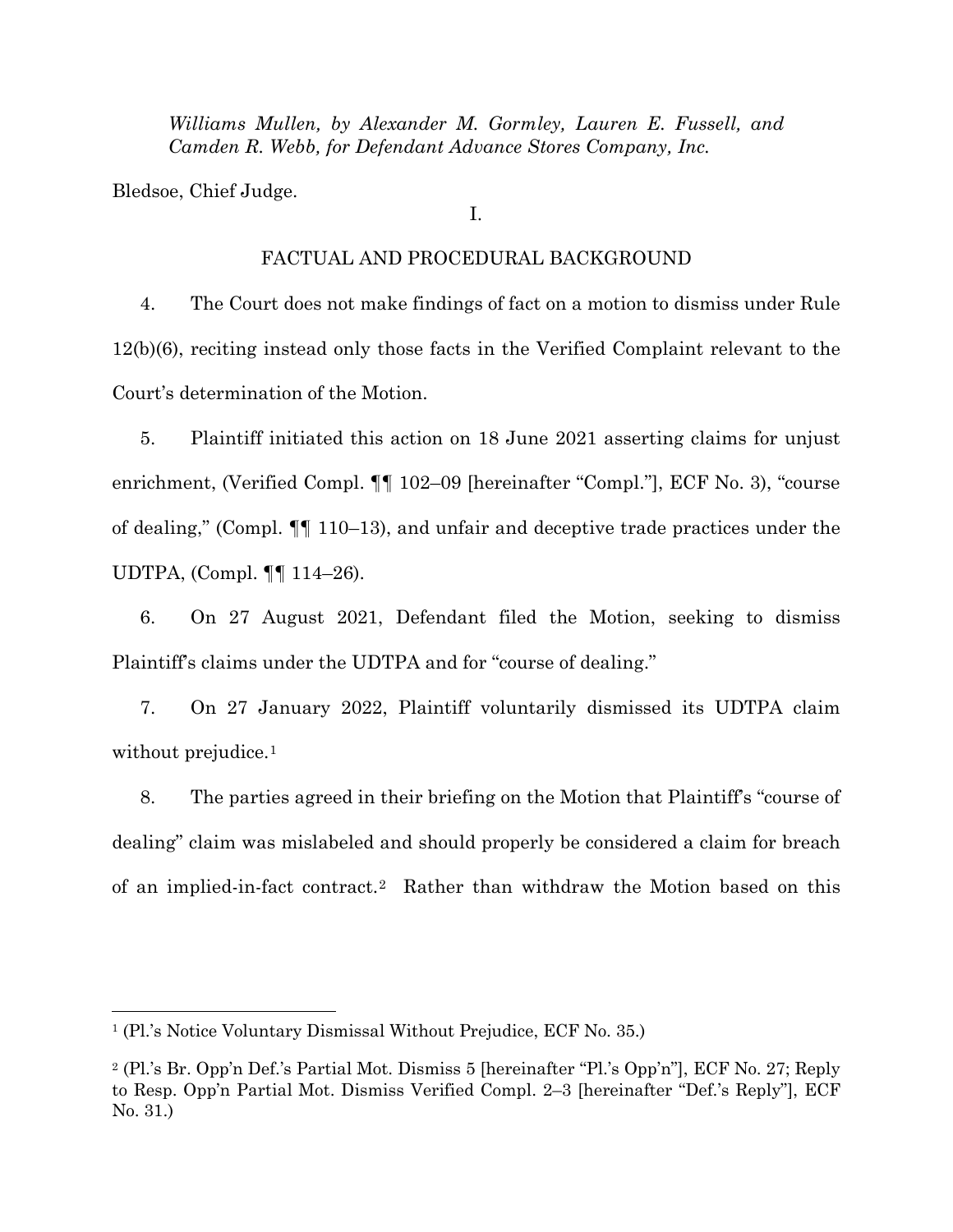agreement, however, Defendant sought a hearing, contending that the Motion still presented an issue for judicial determination.

9. The Motion has been fully briefed, and, at Defendant's request, the Court held a hearing on the Motion on 23 February 2022 (the "Hearing"), at which all parties were represented by counsel.

10. The Motion is now ripe for resolution.

## II.

### LEGAL STANDARD

11. "A motion to dismiss under Rule 12(b)(6) tests the legal sufficiency of the complaint by presenting 'the question whether, as a matter of law, the allegations of the complaint, treated as true, are sufficient to state a claim upon which relief can be granted under some [recognized] legal theory.' " *Forsyth Mem'l Hosp., Inc. v. Armstrong World Indus., Inc.*, 336 N.C. 438, 442 (1994) (alteration in original) (quoting *Lynn v. Overlook Dev.*, 328 N.C. 689, 692 (1991)).

#### III.

### ANALYSIS

12. The Court first notes that Plaintiff's dismissal of its UDTPA claim renders Defendant's Motion moot as to that claim. The Court shall therefore deny Defendant's Motion in this respect.

13. The Court next notes that the parties agree that Plaintiff's "course of dealing" claim is not a properly titled cause of action and instead is a claim for breach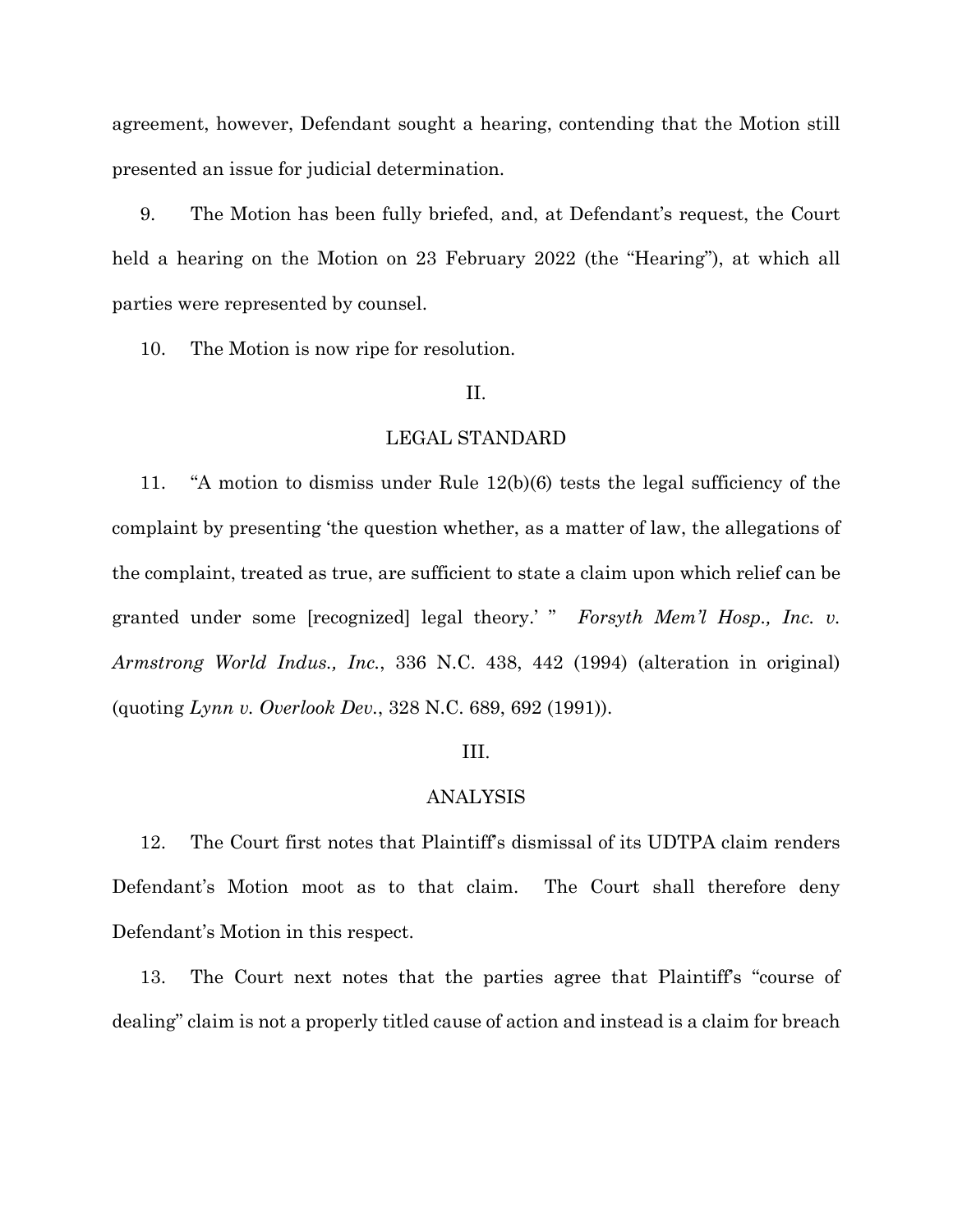of an implied-in-fact contract.[3](#page-3-0) Defendant also acknowledged at the Hearing the legal principle that "[t]he fact that [a] plaintiff might have mislabeled his claim . . . is of no significance in ruling on [a] motion to dismiss pursuant to Rule 12(b)(6)." *Warren v. Halifax Cnty.*, 90 N.C. App. 271, 273 (1988). Indeed, North Carolina law is clear that "[t]he question for the court is whether, as a matter of law, the allegations of the complaint, treated as true, are sufficient to state a claim upon which relief may be granted under some legal theory, *whether properly labeled or not*." *Harris v. NCNB Nat'l Bank*, 85 N.C. App. 669, 670 (1987) (emphasis added).

14. Having acknowledged these facts and the applicable law, Defendant elected not to argue at the Hearing that Plaintiff's allegations supporting its "course of dealing" claim failed to state a claim under Rule 12(b)(6) and instead urged the Court to order Plaintiff to file an amended complaint because, according to Defendant, the Complaint fails to put Defendant on notice of the terms of the implied-in-fact contract on which Plaintiff's claim for breach is based. Defendant's argument and request, however, disregard the fact that Defendant brought its Motion seeking dismissal for failure to state a claim under Rule 12(b)(6)—not for a more definite statement under Rule 12(e), the relief Defendant appeared to seek at the Hearing.

15. The resolution of this aspect of the Motion is straightforward. The parties agree that Plaintiff's "course of dealing" claim is actually a claim for breach of an implied-in-fact contract, and the Court is satisfied from its review that the Complaint states a claim to that effect, even if mislabeled. That conclusion marks the end of the

<span id="page-3-0"></span><sup>3</sup> (*See* Pl.'s Opp'n 5; Def.'s Reply 2–3.)